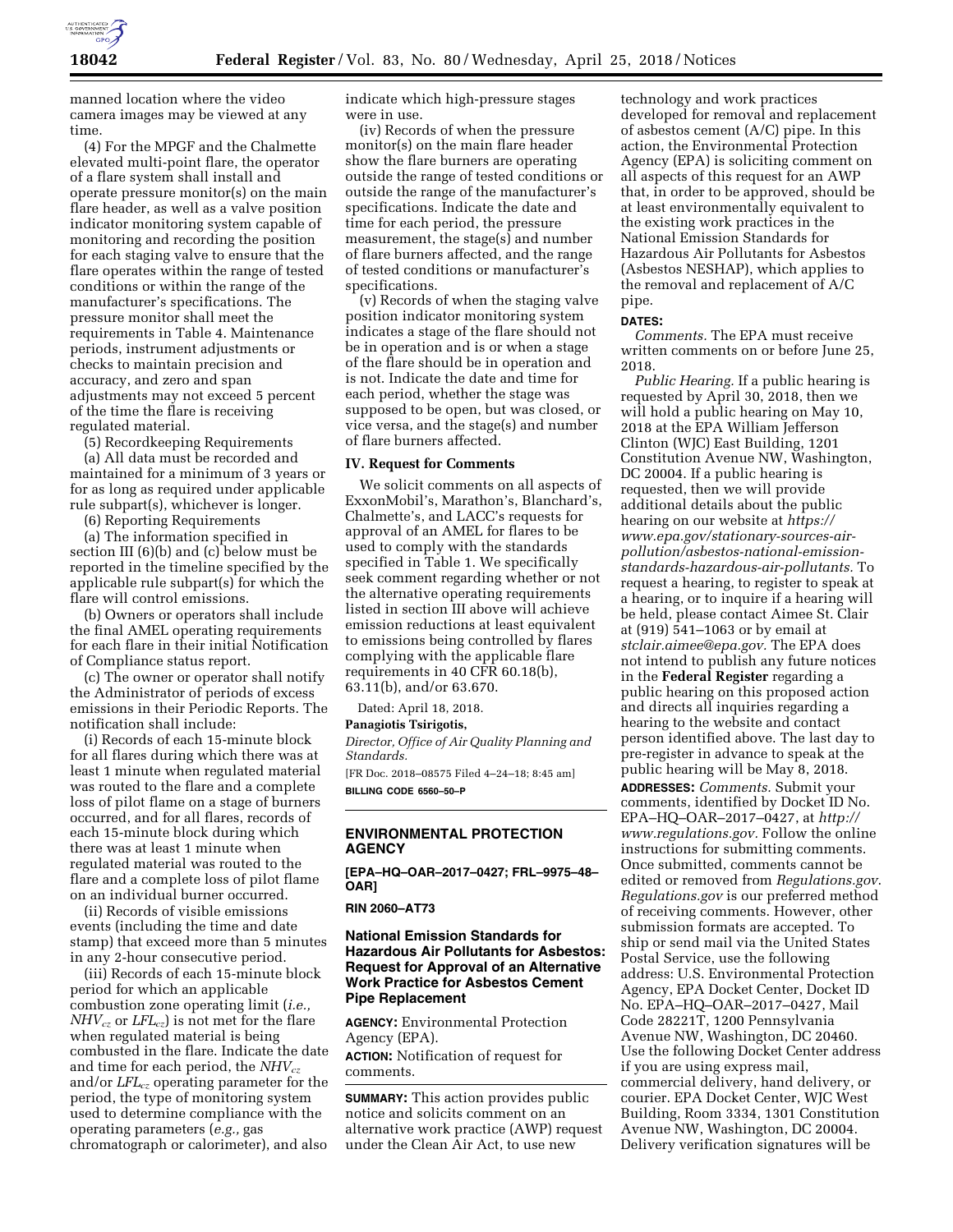available only during regular business hours.

Do not submit electronically any information you consider to be confidential business information (CBI) or other information whose disclosure is restricted by statute. Send or deliver information identified as CBI only to the following address. OAQPS Document Control Officer (C404–02), Office of Air Quality Planning and Standards, Environmental Protection Agency, Research Triangle Park, North Carolina 27711, Attention Docket ID No. EPA– HQ–OAR–2017–0427.

The EPA may publish any comment received to its public docket. Multimedia submissions (audio, video, etc.) must be accompanied by a written comment. The written comment is considered the official comment and should include discussion of all points you wish to make. The EPA will generally not consider comments or comment contents located outside of the primary submission (*i.e.,* on the Web, cloud, or other file sharing system). For additional submission methods, the full EPA public comment policy, information about CBI or multimedia submissions, and general guidance on making effective comments, please visit *[https://www.epa.gov/dockets/where](https://www.epa.gov/dockets/where-send-comments-epa-dockets)[send-comments-epa-dockets.](https://www.epa.gov/dockets/where-send-comments-epa-dockets)* 

*Public Hearing.* If a public hearing is requested, it will be held at EPA Headquarters, EPA WJC East Building, 1201 Constitution Avenue NW, Washington, DC 20004. If a public hearing is requested, then we will provide details about the public hearing on our website at: *[https://www.epa.gov/](https://www.epa.gov/stationary-sources-air-pollution/asbestos-national-emission-standards-hazardous-air-pollutants)  [stationary-sources-air-pollution/](https://www.epa.gov/stationary-sources-air-pollution/asbestos-national-emission-standards-hazardous-air-pollutants) [asbestos-national-emission-standards](https://www.epa.gov/stationary-sources-air-pollution/asbestos-national-emission-standards-hazardous-air-pollutants)[hazardous-air-pollutants.](https://www.epa.gov/stationary-sources-air-pollution/asbestos-national-emission-standards-hazardous-air-pollutants)* The EPA does not intend to publish another document in the **Federal Register** announcing any updates on the request for a public hearing. Please contact Aimee St. Clair at (919) 541–1063 or by email at *[StClair.Aimee@epa.gov](mailto:StClair.Aimee@epa.gov)* to request a public hearing, to register to speak at the public hearing, or to inquire as to whether a public hearing will be held.

The EPA will make every effort to accommodate all speakers who arrive and register. If a hearing is held at a U.S. government facility, individuals planning to attend should be prepared to show a current, valid state- or federalapproved picture identification to the security staff in order to gain access to the meeting room. An expired form of identification will not be permitted. Please note that the Real ID Act, passed by Congress in 2005, established new requirements for entering federal facilities. If your driver's license is

issued by a noncompliant state, you must present an additional form of identification to enter a federal facility. Acceptable alternative forms of identification include: Federal employee badge, passports, enhanced driver's licenses, and military identification cards. Additional information on the Real ID Act is available at *[https://www.dhs.gov/real](https://www.dhs.gov/real-id-frequently-asked-questions)[id-frequently-asked-questions.](https://www.dhs.gov/real-id-frequently-asked-questions)* In addition, you will need to obtain a property pass for any personal belongings you bring with you. Upon leaving the building, you will be required to return this property pass to the security desk. No large signs will be allowed in the building, cameras may only be used outside of the building, and demonstrations will not be allowed on federal property for security reasons.

**FOR FURTHER INFORMATION CONTACT:** For questions about this action, contact Ms. Susan Fairchild, Sector Policies and Programs Division (D–243–04), Office of Air Quality Planning and Standards (OAQPS), U.S. Environmental Protection Agency, Research Triangle Park, North Carolina 27711; telephone number: (919) 541–5167; fax number: (919) 541–4991; and email address: *[fairchild.susan@epa.gov.](mailto:fairchild.susan@epa.gov)* 

## **SUPPLEMENTARY INFORMATION:**

*Docket.* The EPA has established a docket for this rulemaking under Docket ID No. EPA–HQ–OAR–2017–0427. All documents in the docket are listed in the *Regulations.gov* index. Although listed in the index, some information is not publicly available, *e.g.,* CBI or other information whose disclosure is restricted by statute. Certain other material, such as copyrighted material, is not placed on the internet and will be publicly available only in hard copy. Publicly available docket materials are available either electronically in *Regulations.gov* or in hard copy at the EPA Docket Center, Room 3334, EPA WJC West Building, 1301 Constitution Avenue NW, Washington, DC. The Public Reading Room is open from 8:30 a.m. to 4:30 p.m., Monday through Friday, excluding legal holidays. The telephone number for the Public Reading Room is (202) 566–1744, and the telephone number for the EPA Docket Center is (202) 566–1742.

*Instructions.* Direct your comments to Docket ID No. EPA–HQ–OAR–2017– 0427. The EPA's policy is that all comments received will be included in the public docket without change and may be made available online at *[http://](http://www.regulations.gov)  [www.regulations.gov,](http://www.regulations.gov)* including any personal information provided, unless the comment includes information claimed to be CBI or other information

whose disclosure is restricted by statute. Do not submit information that you consider to be CBI or otherwise protected through *[http://](http://www.regulations.gov) [www.regulations.gov](http://www.regulations.gov)* or email. This type of information should be submitted by mail (see **ADDRESSES** section of this preamble for correct mailing address). The *<http://www.regulations.gov>*website is an ''anonymous access'' system, which means the EPA will not know your identity or contact information unless you provide it in the body of your comment. If you send an email comment directly to the EPA without going through *[http://](http://www.regulations.gov) [www.regulations.gov,](http://www.regulations.gov)* your email address will be automatically captured and included as part of the comment that is placed in the public docket and made available on the internet. If you submit an electronic comment, the EPA recommends that you include your name and other contact information in the body of your comment and with any disk or CD–ROM you submit. If the EPA cannot read your comment due to technical difficulties and cannot contact you for clarification, the EPA may not be able to consider your comment. Electronic files should not include special characters or any form of encryption and be free of any defects or viruses. For additional information about the EPA's public docket, visit the EPA Docket Center homepage at *[http://](http://www.epa.gov/dockets)  [www.epa.gov/dockets.](http://www.epa.gov/dockets)* 

*Submitting CBI.* Do not submit information containing CBI to the EPA through *<http://www.regulations.gov>* or email. Clearly mark the part or all of the information that you claim to be CBI. For CBI information in a disk or CD– ROM that you mail to the EPA, mark the outside of the disk or CD–ROM as CBI and then identify electronically within the disk or CD–ROM the specific information that is claimed as CBI. In addition to one complete version of the comments that includes information claimed as CBI, you must submit a copy of the comments that does not contain the information claimed as CBI for inclusion in the public docket. If you submit a CD–ROM or disk that does not contain CBI, mark the outside of the disk or CD–ROM clearly that it does not contain CBI. Information not marked as CBI will be included in the public docket and the EPA's electronic public docket without prior notice. Information so marked will not be disclosed except in accordance with procedures set forth in 40 Code of Federal Regulations (CFR) part 2.

*Acronyms and Abbreviations.* We use multiple acronyms and terms in this notice. While this list may not be exhaustive, to ease the reading of this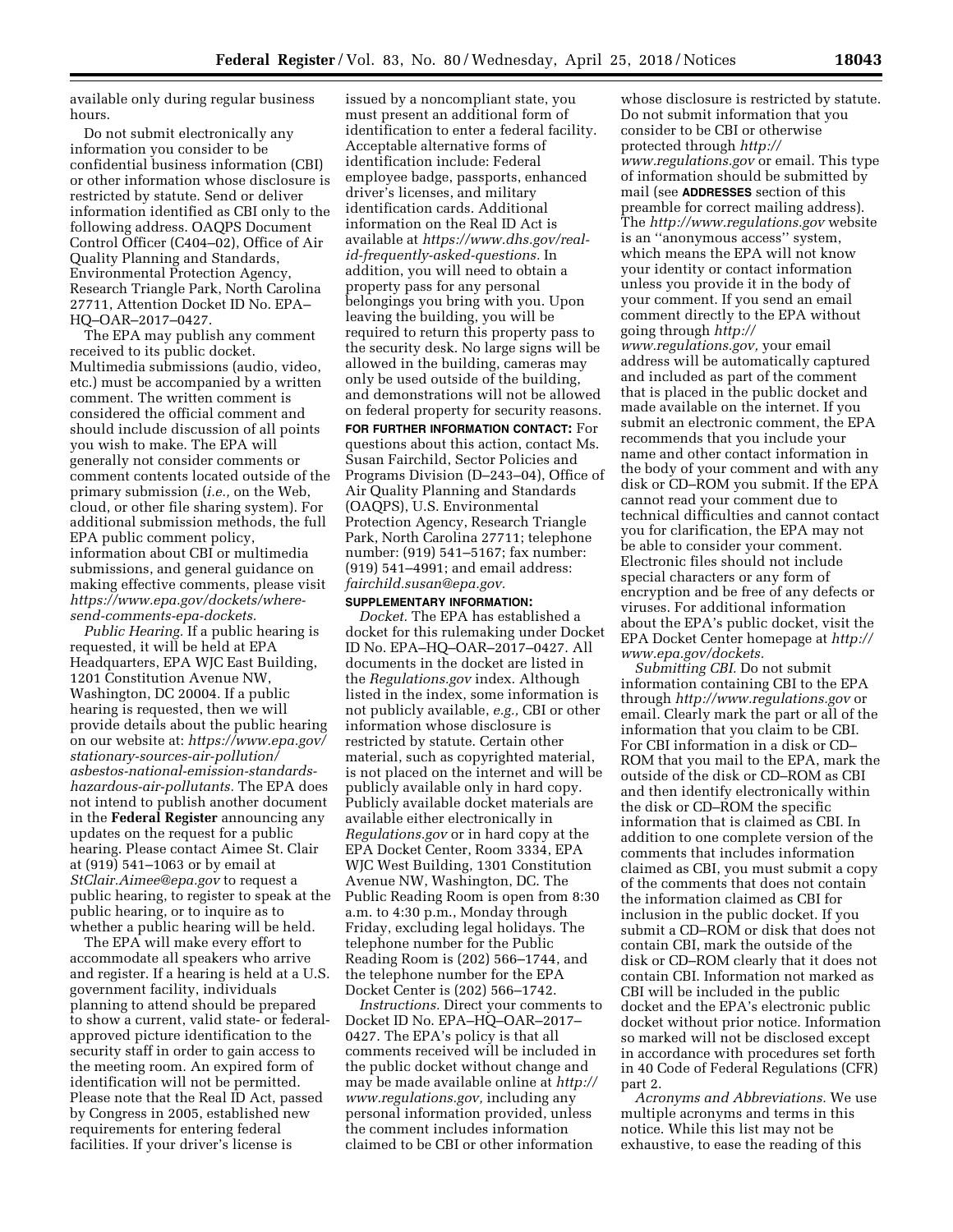notice and for reference purposes, the EPA defines the following terms and acronyms here:

- A/C asbestos cement
- ACM asbestos-containing material ACPRP asbestos cement pipe replacement
- project
- ACWM asbestos-containing waste material ASTM American Society for Testing and Materials
- AWP alternative work practice
- CBI confidential business information
- CFR Code of Federal Regulations
- CTPS close tolerance pipe slurrification
- EPA Environmental Protection Agency
- NESHAP national emission standards for hazardous air pollutants
- OAQPS Office of Air Quality Planning and **Standards**
- PVC polyvinyl chloride
- RACM regulated asbestos-containing material, as defined in 40 CFR 61.141
- VE visible emissions, as defined in 40 CFR 61.141
- 

*Organization of This Document.* The information in this notice is organized as follows:

- I. General Information
- A. Does this action apply to me? B. How do I obtain a copy of this document
- and other related information? II. Background Information
- 
- A. Why are asbestos cement pipes being replaced?
- B. What is the Asbestos NESHAP?
- C. How is an alternative work practice approved?
- D. How do the Asbestos NESHAP requirements apply to replacement of A/C pipe?
- E. What techniques are approved for removal and replacement of A/C pipes?
- III. Alternative Work Practice Request
- A. What is the close tolerance pipe slurrification technique for A/C pipe replacement?
- B. What is the EPA's proposed action on the AWP request?
- IV. What are the proposed work practices for A/C pipe replacement?
	- A. What is the proposed CTPS AWP?
	- B. What notification requirements would apply?
	- C. What inspection, operation, and maintenance requirements would apply?
	- D. What sampling, testing, and utility map notation requirements would apply?
	- E. What labeling and transportation requirements would apply?
	- F. What recordkeeping and reporting requirements would apply?
- V. Request for Comments

### **I. General Information**

#### *A. Does this action apply to me?*

Categories and entities potentially affected by this reconsideration action include those listed in Table 1 of this preamble.

TABLE 1—NESHAP AND INDUSTRIAL SOURCE CATEGORIES AFFECTED BY THIS PROPOSED ACTION

| NESHAP and source category | NAICS <sup>1</sup> code |
|----------------------------|-------------------------|
|                            | 221310                  |
|                            | 237110                  |
|                            | 237110                  |
|                            | 237110                  |
|                            | 237110                  |
|                            | 237110                  |
|                            | 237120                  |
|                            | 237990                  |
|                            | 238220                  |
|                            | 238910                  |
|                            | 486990                  |
|                            | 488999                  |
|                            | 541990                  |
|                            | 562910                  |
|                            | 562910                  |

1 North American Industry Classification System.

This table is not intended to be exhaustive, but rather provides a guide for readers regarding entities likely to be affected by this proposed action. To determine whether your A/C pipe replacement project (ACPRP) would be affected by this proposed action, you should examine the applicability criteria in the Asbestos NESHAP (40 CFR part 61, subpart M). If you have any questions regarding the applicability of any aspect of this proposed action, please contact the person listed in the preceding **FOR FURTHER INFORMATION CONTACT** section of this preamble.

# *B. How do I obtain a copy of this document and other related information?*

The docket number for this proposed action regarding the Asbestos NESHAP is Docket ID No. EPA–HQ–OAR–2017– 0427. In addition to being available in the docket, an electronic copy of this document will also be available on the

internet. The EPA will post a copy of this proposed action at *[https://](https://www.epa.gov/stationary-sources-air-pollution/asbestos-national-emission-standards-hazardous-air-pollutants) www.epa.gov/stationary-sources-air[pollution/asbestos-national-emission](https://www.epa.gov/stationary-sources-air-pollution/asbestos-national-emission-standards-hazardous-air-pollutants)standards-hazardous-air-pollutants following official Agency signature.* 

Following publication in the **Federal Register**, the EPA will post the **Federal Register** version and key technical documents on this same website.

### **II. Background Information**

*A. Why are asbestos cement pipes being replaced?* 

Drinking water, waste water, and storm water are handled by a system of pipes which deliver water to residences, commercial, institutional, and industrial users; transfer waste water from users to wastewater treatment plants; and carry untreated storm water to streams and lakes. As the infrastructure of municipalities age, utilities serving the population need to replace deteriorated water pipes. Existing water pipes can be

made of various components, such as clay, iron, polyvinyl chloride (PVC), concrete, and A/C. These A/C pipes are potentially subject to regulation under the Asbestos NESHAP when replaced.

When A/C pipes age, the cementitious bonds in the pipe matrix weaken, primarily due to the pH of the water, particulate in suspension, acidic gases in sewage, and the scrubbing effect of sandy soil caused by movement, such as tidal changes against the outside of the pipe (*e.g.,* in coastal environments). These mechanisms degrade both the outside and the inside of the pipes, causing them to become compromised and to leak.

Once pipes begin to leak, the environment can be harmed in several ways. Leaking waste water pipes can pollute nearby waterways, such as oceans, rivers, and lakes. Compromised storm water pipes can allow excess ground water, produced during high volume storm events, to seep into the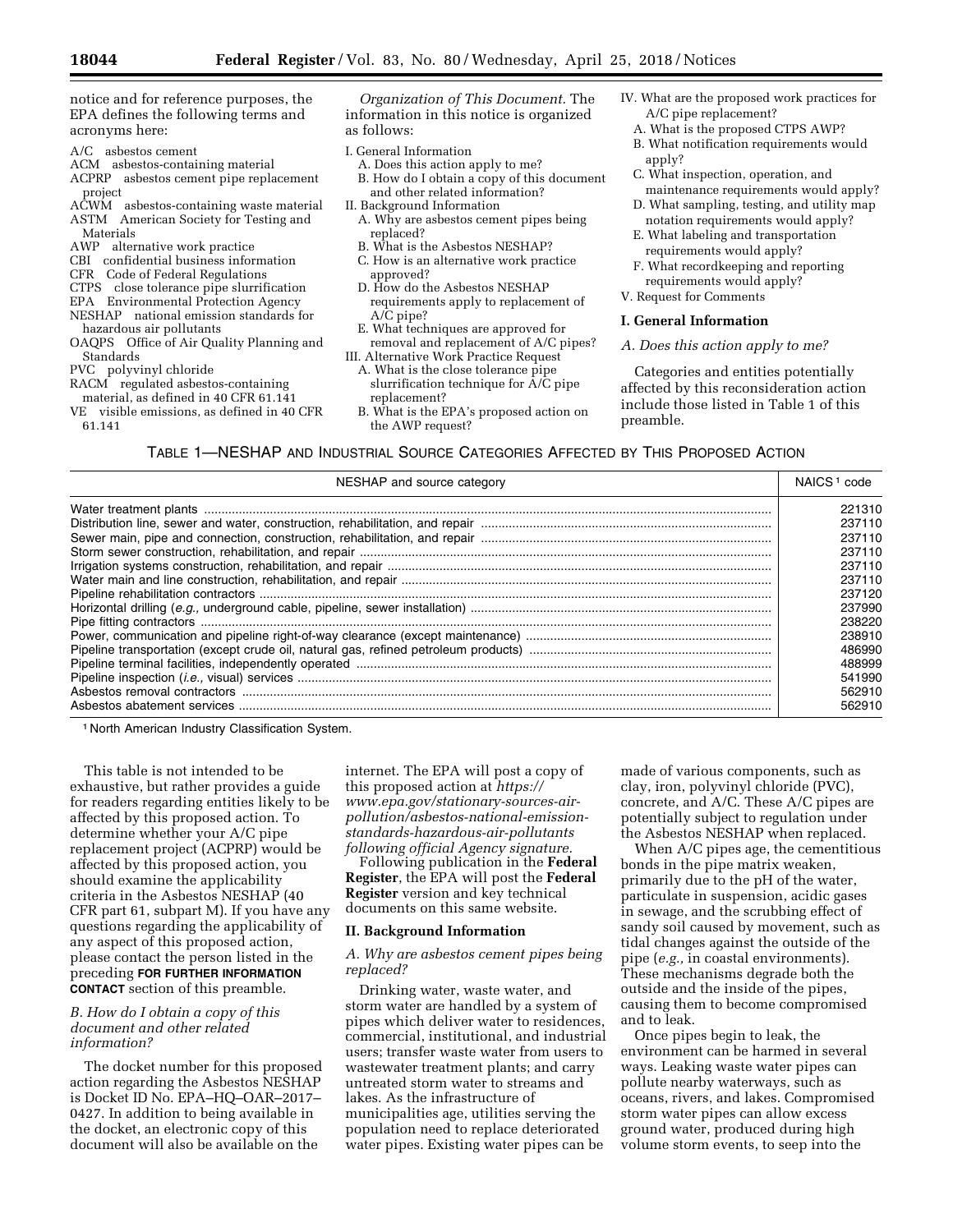pipe through cracks. This influx of ground water (or ''infiltration'') can create a significant increase in the volume of waste water arriving at waste water treatment plants. If treatment plants become overburdened, waste water may be forced to be routed to the nearest waterway without being properly treated, leading to increased waterway contamination. Compromised drinking water pipes waste valuable finished water, which can leak out of the degraded pipes into surrounding soils. Water pipes carrying finished water have been known to rupture due to a combination of degradation and a high-pressure load, also known as a water main break.

Because existing water pipes of all types run beneath and beside major roadways, beneath buildings, and overlap other utilities (*e.g.,* gas, electricity, cable), their replacement can potentially be problematic, especially in high density residential, industrial, and urban areas. Even replacement in suburban and rural areas can require careful navigation beneath roadways and other major structures.

# *B. What is the Asbestos NESHAP?*

The Asbestos NESHAP is a set of work practice standards designed to minimize the release of asbestos, prescribed for the handling, processing, and disposal of asbestos-containing materials (ACM). The purpose of these work practices is to minimize the release of asbestos into the environment.

Asbestos is a known human carcinogen and the primary route of exposure is through inhalation of asbestos fibers. The potential for exposure to asbestos fibers is directly linked to ACM's potential to become friable, and, thus, for fibers to become airborne. Certain ACM can readily release asbestos fibers when they are disturbed or damaged. Asbestos fibers can then become entrained into the ambient air where they become available for inhalation. More information on the health effects of asbestos may be found at *[https://](https://www.epa.gov/asbestos/learn-about-asbestos#effects) [www.epa.gov/asbestos/learn-about](https://www.epa.gov/asbestos/learn-about-asbestos#effects)[asbestos#effects.](https://www.epa.gov/asbestos/learn-about-asbestos#effects)* 

The Asbestos NESHAP defines friable asbestos material as any material containing more than 1-percent asbestos as determined using the method specified in 40 CFR part 763, subpart E, appendix E, section 1, Polarized Light Microscopy (PLM), that, when dry, can be crumbled, pulverized, or reduced to powder by hand pressure. If the asbestos content is less than 10 percent, as determined by a method other than point counting by PLM, the asbestos

content must be verified by point counting using PLM.

In the preamble to the 1990 Asbestos NESHAP amendments (55 FR 48406, November 20, 1990), the EPA stated in response to comments on the definition of ''friable'' as it applied to the demolition and renovation of ACM, that the EPA's intention was to distinguish between materials that would readily release asbestos fibers when damaged or disturbed and those materials that were unlikely to result in the release of significant amounts of asbestos fibers. The Asbestos NESHAP test to determine if ACM is friable is to attempt to crush the dry material by hand. If the dry ACM can be crumbled, pulverized, or crushed to powder by hand pressure, it is friable, and is regulated under the Asbestos NESHAP.

Asbestos-contaminated material regulated under the Asbestos NESHAP is termed regulated asbestos-containing material (RACM). RACM is defined in 40 CFR 61.141 of the Asbestos NESHAP and includes:  $(1)$  Friable<sup>1</sup> ACM;  $(2)$ Category I nonfriable ACM 2 that has become friable; (3) Category I nonfriable ACM that has been or will be sanded, ground, cut, or abraded; or (4) Category II nonfriable ACM 3 that has already been or is likely to become crumbled, pulverized, or reduced to powder by the forces acting upon it. If the regulatory threshold for RACM 4 is met or exceeded in a renovation operation, then all friable ACM in the operation, and in certain situations, nonfriable ACM in the operation, are subject to the work practice standards of the Asbestos NESHAP.

Thus, the purpose of the work practices required for the removal of A/C pipe in the Asbestos NESHAP is to minimize the release of asbestos fibers into the atmosphere, either at the time the material is removed, or at a later date, as a result of friable materials left in the soil. Therefore, in evaluating

2Category I nonfriable ACM means asbestoscontaining packings, gaskets, resilient floor covering, and asphalt roofing products containing more than 1-percent asbestos as determined using PLM.

3Category II nonfriable ACM means any material, excluding Category I nonfriable ACM, containing more than 1-percent asbestos as determined using PLM, that, when dry, cannot be crumbled, pulverized, or reduced to powder by hand pressure.

4The regulatory threshold for RACM is 260 linear feet, 160 square feet, or 35 cubic feet (if the amount of RACM cannot otherwise be measured in linear or square feet).

under 40 CFR 61.12(d) whether an AWP will achieve a reduction in emissions of asbestos fibers at least equivalent to the reduction achieved under the Asbestos NESHAP work practices, the EPA will evaluate whether the AWP minimizes the release of asbestos fibers to the atmosphere.

# *C. How is an alternative work practice approved?*

The 40 CFR part 61 General Provisions explain under what circumstances the EPA may approve an alternative means of emission limitation. At 40 CFR 61.12(d)(1) and (2), the General Provisions require that the alternative means of emission limitation must achieve a reduction in emissions at least equivalent to the reduction achieved by the work practices required under the existing standard, and that the **Federal Register**  document permitting the use of the alternative be published only after notice and an opportunity for a hearing.

Additionally, the Asbestos NESHAP itself contains specific provisions under which the EPA may receive applications for prior written approval of an alternative emission control and waste treatment method. For example, 40 CFR 61.150(a)(4) authorizes ''[u]se [of] an alternative emission control and waste treatment method that has received prior approval by the Administrator according to the procedure described in 40 CFR 61.149(c)(2).'' As required by 40 CFR 61.150(a)(4) and 40 CFR 61.149(c)(2), before approval may be granted for an AWP, a written application must be submitted to the Administrator demonstrating that the following criteria are met: (i) The alternative method will control asbestos emissions equivalent to currently required methods; (ii) the suitability of the alternative method for the intended application; (iii) the alternative method will not violate other regulations; and (iv) the alternative method will not result in increased water pollution, land pollution, or occupational hazards.

In order to be approved, the proposed AWP must meet all requirements for no visible emissions (VE), adequate wetting, waste handling, and disposal under the Asbestos NESHAP. The EPA is proposing that this AWP is equivalent to the work practice in the Asbestos NESHAP: It removes A/C pipe while replacing it with non-asbestos materials; converts friable ACM, and ACM that may become friable when disturbed into nonfriable ACM during the replacement

<sup>1</sup>Friable ACM means any material containing more than 1-percent asbestos as determined using the method specified in 40 CFR part 763, subpart E, appendix E, section 1, Polarized Light Microscopy (PLM), that, when dry, can be crumbled, pulverized, or reduced to powder by hand pressure.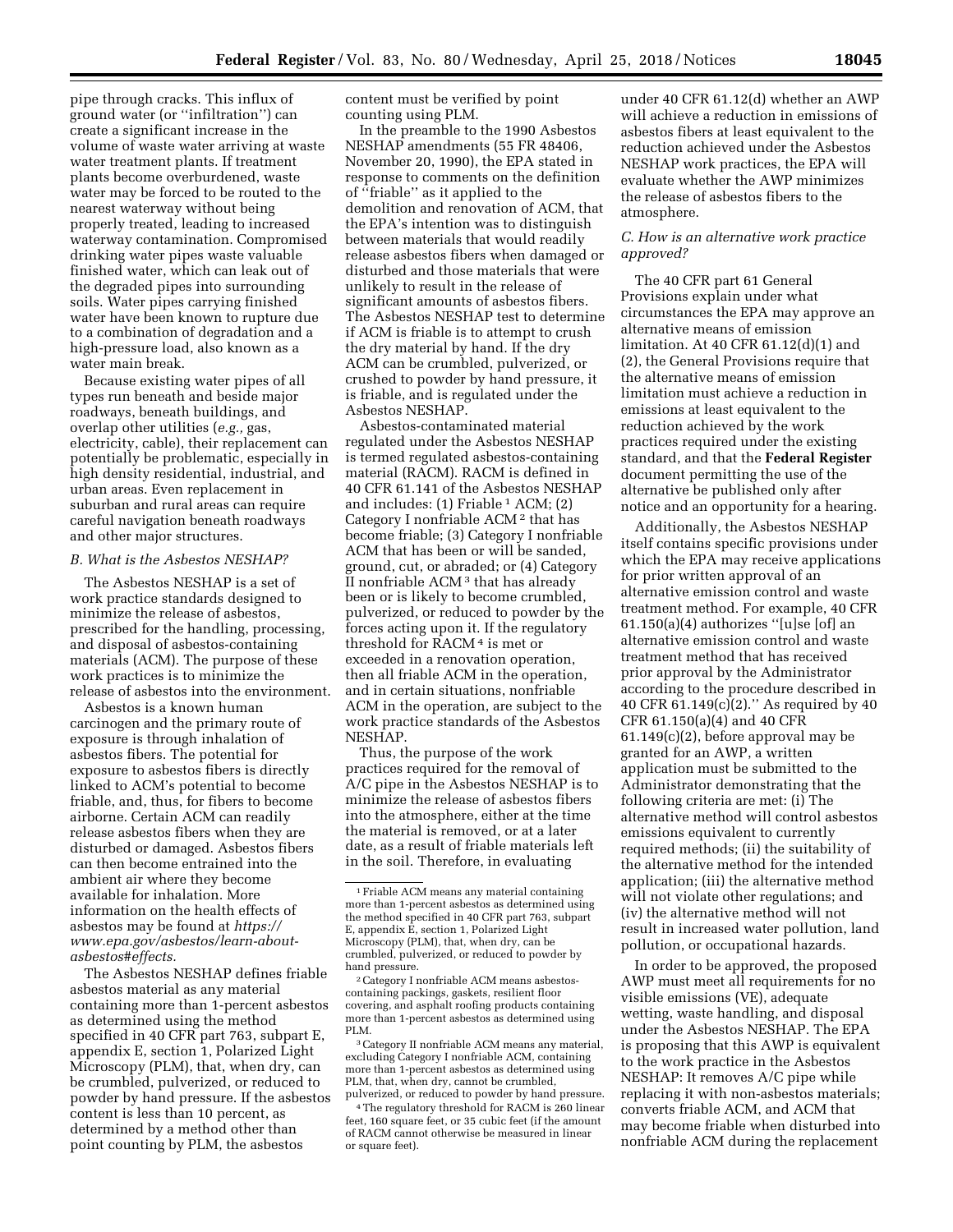process; and uses amended water 5 to achieve adequate wetting of all ACM.

# *D. How do the Asbestos NESHAP requirements apply to replacement of A/C pipe?*

To the extent A/C pipe is either friable ACM or Category II nonfriable ACM that has a high probability of becoming or has become crumbled, pulverized, or reduced to powder by the forces expected to act on it during the pipe replacement process, the A/C pipes meet the RACM definition. If Category II nonfriable A/C pipes do not have a high probability of becoming and have not become crumbled, pulverized, or reduced to powder by the forces expected to act on them during the pipe replacement process, those pipes would not be regulated as RACM under the Asbestos NESHAP.

For renovations such as a regulated underground ACPRP, if the total amount of RACM for the project over the course of a single calendar year to be stripped, removed, dislodged, cut, drilled, or similarly disturbed during the activity is less than 260 linear feet, the renovation work practices found in 40 CFR 61.145 of the NESHAP do not apply, regardless of the pipe replacement method to be used, the type of material (Category I or II), or its condition (friable versus nonfriable). See 40 CFR 61.145(a)(4). The waste disposal requirements found in 40 CFR 61.150 and 61.154 apply to any source regulated under 40 CFR 61.145.

It is important to note that projects may not be broken up to avoid regulation under the Asbestos NESHAP, and the EPA has clarified the requirements of the Asbestos NESHAP as they relate to a project on several occasions. In our 1995 *Clarification of Intent,* we stated the ''EPA considers demolitions planned at the same time or as part of the same planning or scheduling period to be part of the same project. In the case of municipalities, a scheduling period is often a calendar year or fiscal year or the term of the contract.'' See 60 FR 38725 (July 28, 1995, Footnote 1). As stated in the 40 CFR part 61 General Provisions, ''No owner or operator shall build, erect, install, or use any article, machine, equipment, process, or method, the use of which would otherwise constitute a violation of an applicable standard. Such concealment includes, but is not limited to, the use of gaseous dilutants to achieve compliance with a VE standard, and the piecemeal carrying

out of an operation to avoid coverage by a standard that applies only to operations larger than a specified size.'' As we said in addressing this issue in a previous applicability determination,6 the relevant part of that requirement is the part that discusses the prohibition on the piecemeal carrying out of an operation to avoid coverage by a standard. Therefore, as required by 40 CFR 61.145(a)(iii) and (iv), owners or operators (owner/operator) must predict the combined additive amount of RACM to be removed in the course of the renovation activities (or, in the case of emergency renovations, estimate that amount) over the calendar year to determine the applicability of the standard to a project.

The work practices for asbestos control under the Asbestos NESHAP exist to minimize the release of asbestos into the ambient air. When a facility component that contains, is covered with, or is coated with RACM is being removed from a facility <sup>7</sup> as a unit or in sections (*e.g.,* a pipeline), the rule requires adequate wetting of all RACM exposed during cutting or disjoining operations; and each unit or section to be carefully lowered to the floor and/or ground level, not dropping, throwing, sliding, or otherwise damaging or disturbing the RACM. After a facility component (*e.g.,* pipeline section) containing, covered with, or coated with RACM has been taken out of the facility as a unit or in sections pursuant to paragraph (c)(2), it shall be stripped or contained in leak-tight wrapping.8 If stripped, the owner/operator may either adequately wet the RACM during stripping; or use a local exhaust ventilation and collection system designed and operated to capture the particulate asbestos material produced by the stripping, and this system must exhibit no VE to the outside air, or be designed and operated in accordance with 40 CFR 61.152 (air cleaning). For removal of A/C pipe, the owner/ operator must ensure that no VE are exhibited during the removal of the A/ C pipe and that all A/C pipe is kept adequately wet to minimize the release of asbestos emissions, unless one of the other specific provisions of the Asbestos NESHAP is followed. Additional

*[fuseaction=home.dsp](https://cfpub.epa.gov/adi/index.cfm?fuseaction=home.dsp_show_file_contents&CFID=27301905&CFTOKEN=85118624&id=A020001)*\_*show*\_*file*\_*contents&CFID= [27301905&CFTOKEN=85118624&id=A020001.](https://cfpub.epa.gov/adi/index.cfm?fuseaction=home.dsp_show_file_contents&CFID=27301905&CFTOKEN=85118624&id=A020001)*  7See 40 CFR 61.145(c)(2).

requirements apply to the waste handling and disposal.

The work practices in the Asbestos NESHAP that apply to the removal and replacement of A/C pipe include procedures for emission control, handling of asbestos waste, and asbestos waste disposal. These work practices are discussed in the sections below.

## 1. Procedures for Emission Control

The principal controls in the Asbestos NESHAP for renovations such as pipe replacement operations include requirements that the RACM be adequately wetted to minimize VE during pipe replacement operations involving RACM, and that asbestos waste be handled, collected, and disposed of properly. The emission control requirements must meet the standard for no VE. ''Adequately wet'' means to sufficiently mix or penetrate with liquid to prevent the release of particulates. If VE are observed coming from RACM, then that material has not been adequately wetted. However, the absence of VE is not sufficient evidence of being adequately wet. Typically, the emission controls used to achieve adequate wetting include a fine water spray (or a mist).9 The Asbestos NESHAP (40 CFR 61.145(c)(6)) requires that, after removal, the RACM must remain adequately wet until collected and contained, or treated in preparation for disposal in accordance with 40 CFR 61.150.

The Asbestos NESHAP specifies at 40 CFR 61.150(a)(5) that the asbestoscontaining waste material (ACWM) handling requirements do not apply to Category I nonfriable ACM waste (asbestos-containing packings, gaskets, resilient floor covering, and asphalt roofing products containing more than 1-percent asbestos) and Category II nonfriable ACM waste (any other nonfriable ACM containing more than 1 percent asbestos) that did *not* become crumbled, pulverized, or reduced to powder.

### 2. Handling of Asbestos Waste

Asbestos containing waste materials from activities regulated by 40 CFR 61.145 must be handled, collected, and disposed of in accordance with 40 CFR 61.150. No VE may be discharged to the outside air during the collection, processing, packaging, or transportation of any ACWM. All ACWM must be kept adequately wet and sealed in leak-tight

<sup>5</sup>Amended water is water to which surfactant chemicals (wetting agents) have been added to reduce the surface tension of the water.

<sup>6</sup>Applicability Determination Number A020001. August 30, 2002. From George Czerniak, Chief, Air Enforcement and Compliance Assurance Branch, U.S. EPA Region 5, to Robert Swift. *[https://](https://cfpub.epa.gov/adi/index.cfm?fuseaction=home.dsp_show_file_contents&CFID=27301905&CFTOKEN=85118624&id=A020001) [cfpub.epa.gov/adi/index.cfm?](https://cfpub.epa.gov/adi/index.cfm?fuseaction=home.dsp_show_file_contents&CFID=27301905&CFTOKEN=85118624&id=A020001)*

<sup>8</sup>For large facility components such as reactor vessels, large tanks, and steam generators, the RACM is not required to be stripped. However, other requirements for such components apply.

<sup>9</sup>While not required under the Asbestos NESHAP, the EPA recommends the use of surfactants to amend the water used to keep ACM adequately wet because these water amendments greatly enhance the ability of water to penetrate and mix with ACM.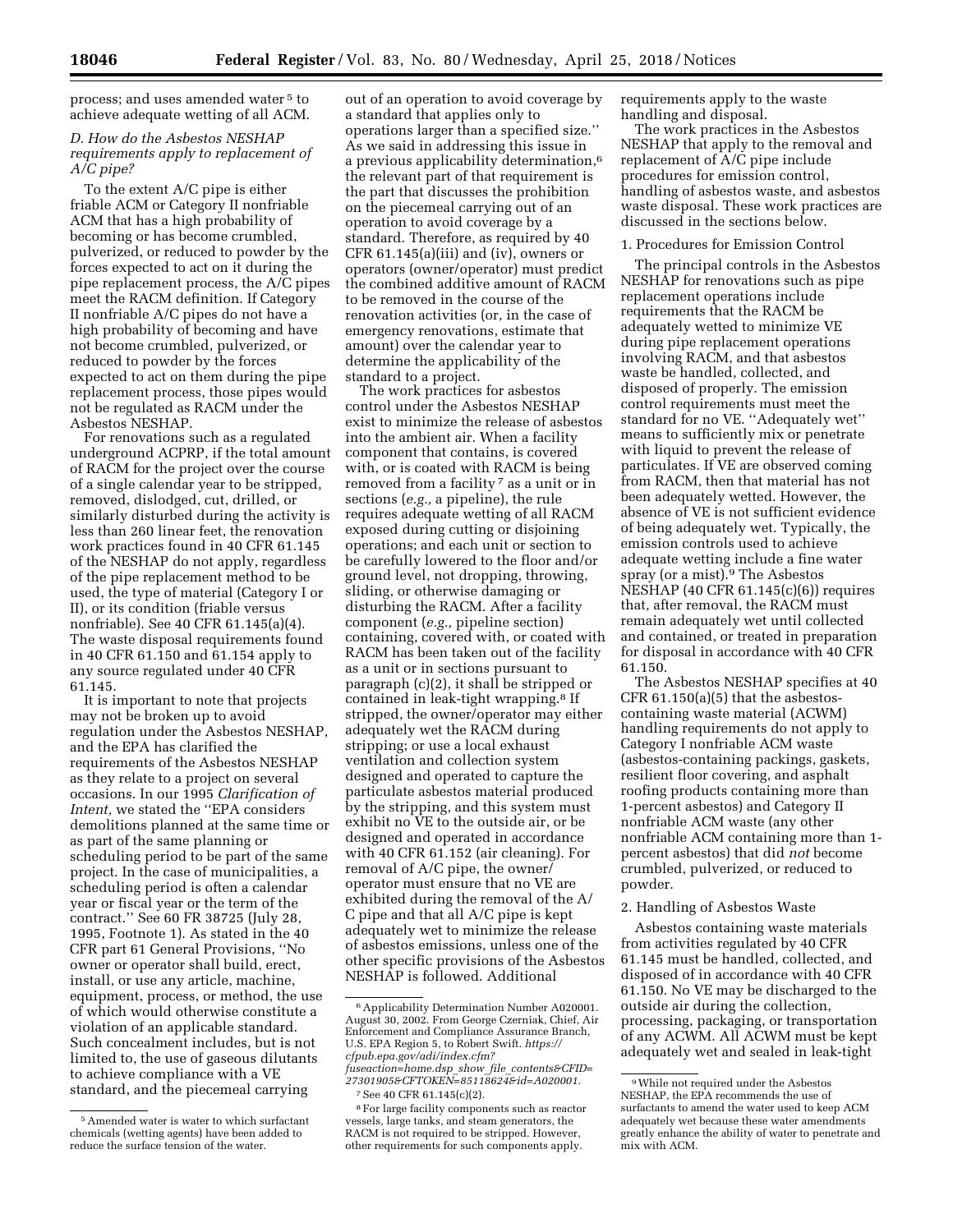containers (40 CFR 61.150(a)(1)) or processed into a nonfriable form, such as a nonfriable pellet or other shape (40 CFR 61.150(a)(2)).

# 3. Waste Disposal

The Asbestos NESHAP requires all ACWM to be deposited as soon as is practical in a waste disposal site operated in accordance with the provisions of 40 CFR 61.154 or an EPAapproved site that converts RACM and ACWM into nonasbestos (asbestos-free) material according to the provisions of 40 CFR 61.155.

# *E. What techniques are approved for removal and replacement of A/C pipes?*

Even A/C pipes in good condition (which would be Category II nonfriable ACM) become regulated ACM, if the pipe has a high probability of becoming or has become crumbled, pulverized, or reduced to powder by the forces expected to act on the pipe during the renovation activities. Moreover, most of the A/C pipe being replaced by municipalities is likely to be in poor condition (*i.e.,* friable) due to the degradation over time as discussed in the section II of this document.

The EPA has previously determined 10 that pipe removal is generally a renovation unless it is associated with the demolition of a structure (in which case, it is a demolition). One applicability determination from 1994 states that removal of A/C pipe ''. . . is a renovation because the pipe is not a load bearing structural member.''

The accepted technique to remove and replace A/C pipes is known as ''open trench replacement.'' In open trench replacement, the pipe is located, cleaned, and inspected. Because pipes run beneath and cross transportation corridors, traffic is rerouted to available detours. Temporary water and sewer service is installed to handle the water supply and/or wastewater handling affected by the disruption of service. Other utilities (electricity, cable, optical fiber) that may obstruct or interfere with pipe replacement are also identified. Once the location of the pipe and all utilities are identified, the road surfacing, and other structures, such as sidewalks, medians, etc., are removed and an open trench is dug to expose the length of pipe to be replaced. A pipe cutter is clamped around the A/C pipe being replaced, and it is scored along the outside of its circumference while water is applied to prevent emissions of asbestos to the atmosphere, which may

occur along the line of cutting. The pipe is snapped along the cut and the process is repeated to produce transportable 6 to 8-foot sections of pipe. Asbestos cement pipe in poor condition may resemble wet cardboard in the way it responds to these removal activities. It can simply collapse and tear into smaller pieces, rather than snap, as A/C pipe in good condition is known to do. Each pipe section is removed, wrapped in plastic, and placed on a truck labelled according to regulations for asbestos waste disposal. This process of snap cutting and removal is repeated for the entire length of A/C pipe to be replaced.

No AWPs for the replacement of A/C pipes have yet been approved.

# **III. Alternative Work Practice Request**

*A. What is the close tolerance pipe slurrification technique for A/C pipe replacement?* 

The EPA received a request from Trenchless Consulting, LLC, in July 2017, for approval of an AWP, known as the ''Close Tolerance Pipe Slurrification'' (CTPS) method, for the removal and replacement of A/C pipes. This is one of two AWPs requested. The second one, which involves a technique commonly known as ''pipe bursting'' is still under consideration. We are not discussing ''pipe bursting'' in this **Federal Register** document and no decision has been made on whether or not to propose approval of ''pipe bursting'' as an AWP.

Documentation for CTPS is found in the Docket, and includes photographs and video of the CTPS process demonstration on clay pipe,<sup>11</sup> schematics of the process, and descriptions of the process. The CTPS method uses an equipment train to deliver drilling fluids and clays in suspension through a pipe in the center of the train. The equipment train uses a cutting head which grinds the underground A/C pipe to a fine grain while the fluids maintain the adequately wet requirements of 40 CFR 61.145 and entrain the finely ground pipe fragments in a slurry. During this process, the slurry mixes with the drilling fluids to create a homogenous 12 wet cementitious material, which is removed from the underground pipe path at vertical access points (*i.e.,*  manholes, trenches, other vertical

access cuts). These vertical access points are sheathed with a nonpermeable lining, such as plastic, at the beginning and end of the run of pipe being replaced. The cementitious slurry hardens into a nonfriable A/C after 48– 56 hours. The proposed CTPS AWP employs dust suppression using amended water at all vertical access points to maintain the no VE and adequately wet requirements of the Asbestos NESHAP, as required by 40 CFR 61.145 and 40 CFR 61.150.

The EPA is proposing to consider the slurry that is formed by the CTPS AWP for A/C pipe to be nonfriable once hardened. This is important because the typical A/C pipe that is replaced is usually friable in many places and in poor condition. The proposed CTPS AWP converts all the ACM of the A/C pipe into a nonfriable material which is disposed of in a landfill permitted to receive ACWM. A skim coat of the nonfriable cementitious ACM remains on the outer rim of the new pipe.

Because disposal takes place before the slurry hardens, and the test to determine friability takes place after the slurry hardens, the slurry must be sealed in containment at disposal (rather than disposed openly pending the outcome of the test). Although the Asbestos NESHAP does not require containment of nonfriable ACM, this AWP must ensure the ACWM is contained because the test indicating the ACWM is nonfriable would not yet have been conducted at the time of disposal (the friability test is done on a sample of the material that has cured and hardened over a period of 48 to 56 hours).

In contrast to the Asbestos NESHAP work practices for ACPRPs conducted in temperatures below freezing, the CTPS method may only be used when temperatures are above 32 °F (0 °C) to prevent freezing the slurry, drilling fluids, and/or the amended water needed to maintain adequate wetting.

# *B. What is the EPA's proposed action on the AWP request?*

The EPA believes that the CTPS work practices are ''consistent with the EPA's intent to distinguish between material that could release significant amounts of asbestos fibers during demolition and renovation operations and those that would not, and to prevent significant emissions of asbestos fibers to the atmosphere.'' (see 55 FR 48408, November 20, 1990 Asbestos NESHAP final notice, in our statements in response to comments on friable vs. nonfriable materials). The EPA is proposing that, for the following five reasons, CTPS is at least equivalent to

<sup>10</sup>See the applicability determination number a960010, October 12, 1994, from John Rasnic regarding removal of pipe, which may be found in the EPA's Applicability Determination Index.

 $^{\rm 11}\,$  According to the demonstration of the CTPS process by Portland Utilities, clay pipe is pulverized and slurrifies similarly to A/C pipe when subjected to the CTPS process.

<sup>12</sup>A homogenous mixture is one in which the components are uniformly distributed throughout the mixture.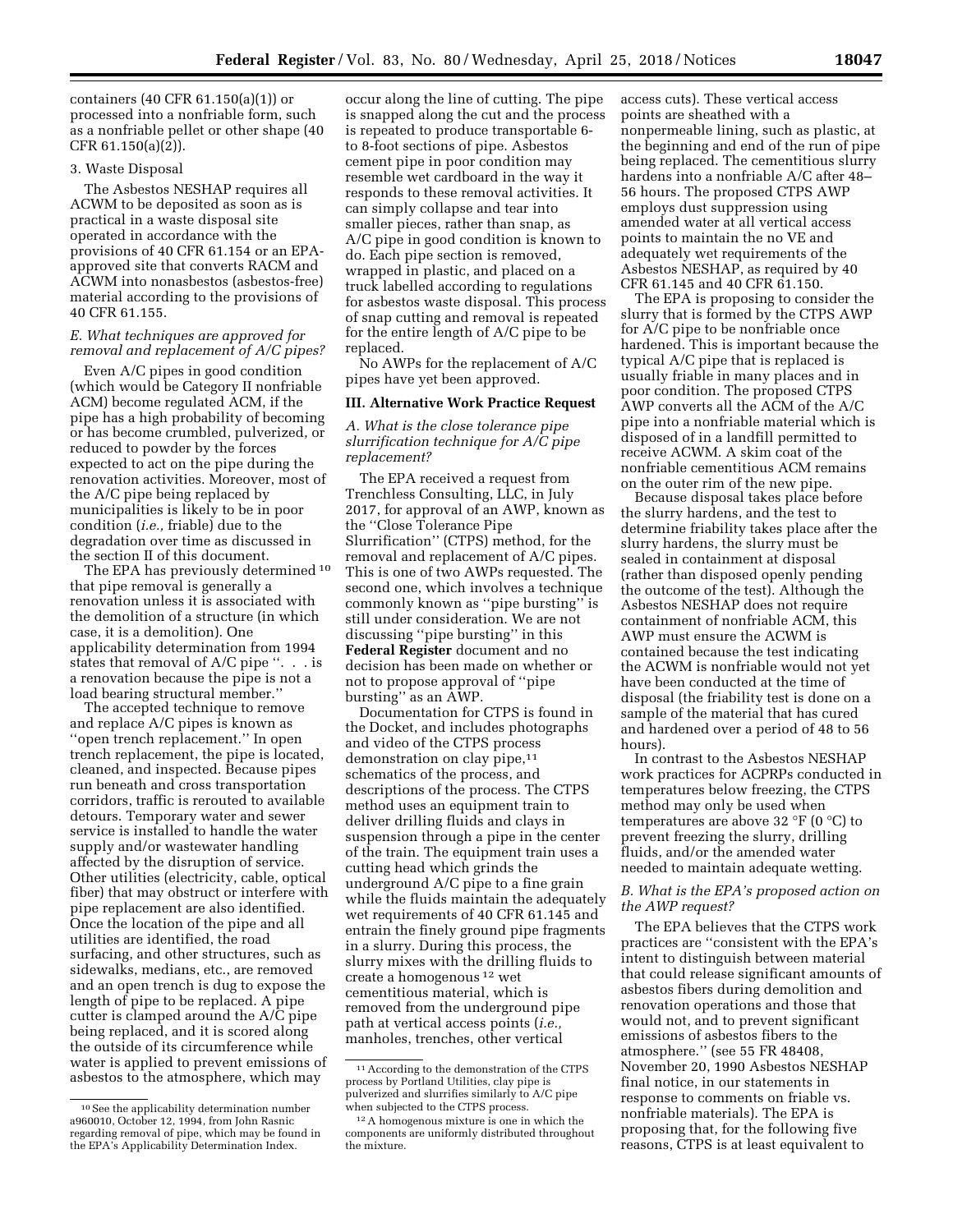the Asbestos NESHAP process for A/C pipe removal.

First, this technique of replacement only exposes a small portion of the A/C pipe, thereby preventing significant emissions of asbestos to the atmosphere, a part of the overall reduction in emissions potential. As described in more detail below, the CTPS approach only excavates the A/C pipe at predetermined points along the pipe's path. Vertical access cuts are made to remove A/C pipe only at the beginning and end of the length of pipe to be removed and in designated vertical access points to reduce pressure buildup of the slurry. This limited excavation reduces the level of exposure to asbestos emissions from the A/C pipe remediation project.

Second, during periods where ACM is exposed, it is in the liquid slurry form and is considered adequately wet and, thus, does not become airborne, where it could be available for inhalation. The slurry is pumped out of these points into an enclosed tank to be taken to a waste disposal site approved to receive asbestos.

Third, the CTPS AWP uses amended water to improve dust suppression at all cuts, trenches, and vertical access points where A/C pipe may be exposed to the ambient air. The pipe is otherwise not exposed to the air.

Fourth, a skim coat of slurry, which contains ACM and remains on the new pipe, is not loose in the soil, but adheres to the surface of the new pipe. The skim coat fills the annular space created by the close tolerance drill through the ground as it pulls the new pipe through. Therefore, it has a structural support preventing the thin coating from being crushed, and also is not free to migrate to the surface as a result of soil movement, such as frost heaves.<sup>13</sup> Furthermore, the existence of asbestos in the skim coat is noted on the utility records so that owners/operators are advised of its presence.

Fifth, once hardened, the skim coat is nonfriable and has properties of cement: Similar to light-weight flowable fill (concrete) purchased from concrete plants, the skim coat has a strength of 50–150 pounds per square inch. Once hardened, the skim coat has static properties such that it does not settle or compress further. Once the skim coat is in place, it can only be removed by force, *i.e.,* using a pipe saw or a pipe

cutter. Additionally, the skim coat is not subject to corrosional forces from inside the pipe. For more information on the properties of the skim coat that remains on the pipe, see docket item ''Skim Coat Properties, email correspondence from Mike Woodcock, Portland Utilities Construction, January 2018.''

The Asbestos NESHAP focuses on asbestos containing materials and their decline into friable material. Since the advent of new methods which were not available at the time of the last amendment to the rule, this may be a procedure whereby friable A/C pipe in poor condition is partially remediated back to a nonfriable state, and its properties are similar to the properties of other cement products such as flowable fill concrete.

Close tolerance pipe slurrification differs from the conventional work practices in which the entire pipe, much of which is in poor condition and may be friable, is excavated and exposed, cut into numerous 6- to 8-foot transportable sections, sealed in leak-tight wrapping, labeled, and transported to an approved asbestos waste disposal site. Five A/C pipe replacement guidance documents from state and local agencies (from Massachusetts, Maine, Oregon, Utah, and the city of Richmond, Virginia) are available in the docket for reference on the conventional work practices.

Consequently, the EPA believes that by following the CTPS AWP, adequately wet and no VE protocols, and exposing only small sections of A/C pipe to the air, asbestos emissions to the atmosphere are minimized, and the AWP would achieve an emission reduction at least equivalent to the current Asbestos NESHAP.

While the Asbestos NESHAP (and associated applicability determinations) contemplate and provide direction on a number of situations for handling and managing asbestos, the situation whereby friable ACM is turned into nonfriable ACM is not one that is contemplated under the rule. The EPA is proposing that when the CTPS work practices are adhered to as described in this document, and when the test for friability confirms that the resulting hardened slurry (skim coating) is nonfriable ACM, the resulting material can be regulated as nonfriable ACM. Under 40 CFR 61.145(c)(1)(iv) of the Asbestos NESHAP, under certain conditions nonfriable ACM need not be removed, if they are Category II nonfriable ACM and the probability is low that materials will become crumbled, pulverized, or reduced to powder during demolition. We are proposing that the nonfriable skim coating of ACM left on the outer rim of

the new pipe be allowed to also remain in place.

The EPA is proposing that when CTPS is used to remove the underground A/C pipe, while maintaining no VE and the adequately wet requirements of 40 CFR 61.145 and 40 CFR 61.150(a), removing the old A/C pipe, converting all A/C pipe to Category II nonfriable ACM, and replacing the underground A/C pipe with new pipe, then CTPS is at least equivalent, in terms of emission reductions, to the work practices in the Asbestos NESHAP as they apply to renovations.

The Asbestos NESHAP waste disposal requirements include deed notations for inactive asbestos waste disposal sites, where ACWM (*e.g.,* friable ACM) has been left behind in the ground. The EPA included this provision in the Asbestos NESHAP for situations in which manufacturing waste had been left behind, sometimes buried on property, and that property later was sold for development. Without a deed notation to warn potential buyers of its presence, new owners could accidentally expose themselves to asbestos (for example, by installing a swimming pool, driveway, or digging a basement). The EPA, therefore, added requirements for property deed notation when ACWM has been left behind in the ground, creating an inactive asbestos waste disposal site.

The EPA is proposing that the nonfriable ACM resulting from CTPS would not be subject to deed notations. However, as is current practice, the EPA proposes that owner/operators (*e.g.,*  municipality or utility) using the CTPS AWP would be required to maintain utility maps with the actual location of each ACPRP identified by the 6-digit latitude and longitude coordinates of the newly laid line, and that the utility maps would note the line as covered by a skim coat of ACM for future work.

The EPA is also proposing that the other requirements in the Asbestos NESHAP that apply to renovations, including notification requirements found in 40 CFR 61.145(b), would apply to the CTPS AWPs. Additionally, the EPA is proposing that the waste handling and disposal requirements found in 40 CFR 61.150 and 61.154 would apply to the slurry that is removed at the ACPRP.

# **IV. What are the proposed work practices for A/C pipe replacement?**

The EPA is seeking the public's input on Trenchless Consulting's request that the EPA approve the CTPS approach as an AWP under the Asbestos NESHAP. We are seeking comments on whether

<sup>13</sup>Frost heaves occur in the top 3 feet of soil, and occur at low temperatures when available moisture in the soil freezes, expanding, and displaces materials with higher surface area (regardless of density) upward due to decreasing pressure. In this way, chunks of material of various densities may be moved to the surface.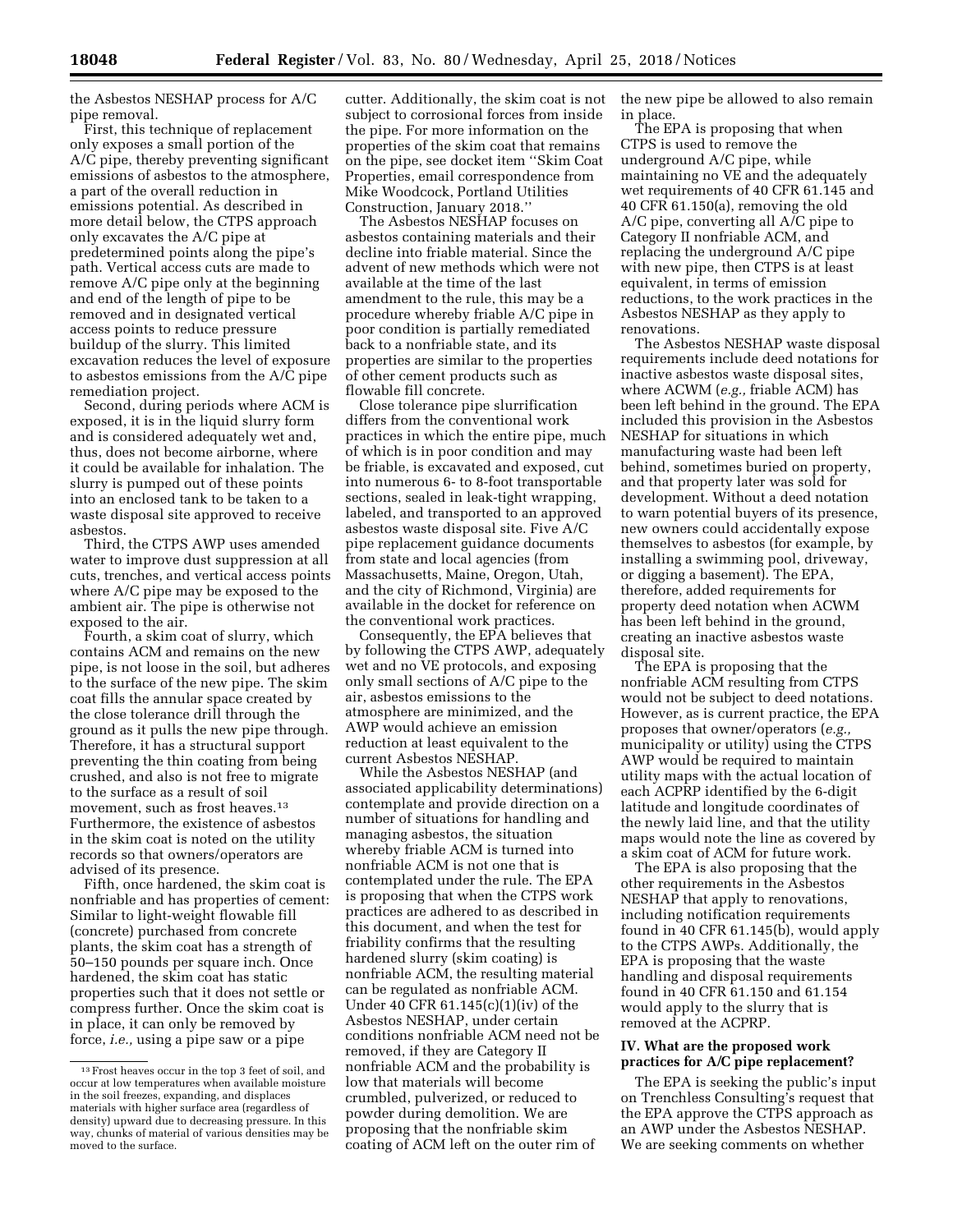the CTPS work practices are equivalent to those in the Asbestos NESHAP, including adequate wetting requirements, no VE, notification, containment, labeling, waste handling, waste transportation, and disposal of ACWM. The materials supporting the request for this approval are available in the Docket and include industry descriptions of the CTPS work practice and processes, the process patent, records of the EPA's communication with the industry requestors, and the EPA's observations of the methods conducted on PVC and clay sewer pipe.

Based upon our initial review of the proposed AWP request, the demonstrations of the work practice, and written materials including equipment, materials, slurry characteristics, testing, and waste specifications, we propose that, by complying with the following list of requirements, this proposed AWP will achieve emission reductions at least equivalent to emission reductions achieved under 40 CFR 61.145, 40 CFR 61.150, and 40 CFR 61.154, as required by the applicable Asbestos NESHAP, provided that adequate wetting accompanies all vertical access points, access trenches, and manholes to prevent VE, and that the A/C cementitious material resulting from this process is properly handled and contained during and after removal and properly disposed of as required by the Asbestos NESHAP.

The patent related to this process, ''Method of Replacing an Underground Pipe Section,'' is available from the U.S. Patent Office, patent number US8,641,326B2; February 4, 2014, and a copy is available in the docket. That patent deals with the replacement of low-pressure sewer pipes and indicates some parameters that may be different from the work practices in this notice, depending on the soil composition, depth of pipe, and serviceable use of the pipe (*e.g.,* a low-pressure sewer, waste water, or fresh water pipe). While this patented process is one used by the company requesting approval of this AWP, an owner/operator would not have to license the patent and could choose different equipment in order to follow the work practices of this notice.

### *A. What is the proposed CTPS AWP?*

The proposed CTPS AWP is as follows:

### 1. Vertical Access Points

Vertical access points (*e.g.,* manholes, trenches) are made at designated intervals along the length of pipe replacement. The distance between vertical access points is a function of the

soil type, pipe size, pneumatic pressure on the CTPS head, and frictional drag on the line; and is determined for each project on a case-by-case basis by the owner/operator. Incorrect estimation of the vertical access point locations may result in a malfunction. The owner/ operator must not disturb A/C pipe during the digging out of these access points. Water and suction should be used to uncover as much of the A/C pipe as is needed to begin the CTPS process.

# 2. Removal of Pipe at Terminals and Vertical Access Points

At the starting and terminal points, and at designated intervals along the length of pipe replacement, sections of pipe are cut and removed at the vertical access points (*i.e.,* manholes, trenches). The owner/operator must handle all sections of A/C pipe in accordance with 40 CFR 61.145 and 40 CFR 61.150 of the Asbestos NESHAP.

#### 3. CTPS Equipment Train

The CTPS technique should use a drilling head train with a slightly larger diameter than the pipe being replaced. This technology must use a heavy duty four-stage cutting and wetting train, made of hardened carbon steel, which is able to be fed directly around the pipe to be replaced. The cutting head must be drawn around the existing pipe and must be capable of grinding the old A/C pipe to a fine powder using a liquid delivery system as described in section IV.A.4 of this preamble. The process must return the A/C pipe to a cementitious slurry that is a homogenous mixture and stays adequately wet through disposal according to the requirements of 40 CFR 61.145. The owner/operator must ensure that the CTPS train pulls the replacement pipe behind it, and that no ACM contacts the inside of the new pipe.

### 4. Liquid Delivery

The horizontal drilling train must be equipped with ports to deliver liquid materials to the drilling head. Drilling fluids and bentonite clay should also be delivered through these ports to reduce frictional drag on the line, and to lubricate the interface along the soil to pipe line.

#### 5. Trackable Pipeline

The owner/operator would be required to ensure that the new pipeline is trackable by steel cable (or other durable trackable material) laid with the new pipe.

#### 6. Slurry Characteristics

The owner/operator would be required to ensure that no visible emissions are discharged to the air from the slurry, and that the slurry is a homogenous mixture comprised of finely ground A/C pipe, drilling fluids, bentonite clay, and other materials suspended in solution that, when cured (a period of 48–56 hours), re-hardens so that it meets the sample friability test in section IV.D.2 of this preamble. The slurry must meet the no visible emissions requirements of 40 CFR 61.145 and 61.150.

### 7. Slurry Removal, Containment, Transportation, and Disposal

The A/C pipe slurry is removed at vertical access points using a vacuum attached to a tank (*e.g.,* vacuum truck). The owner/operator would be required to ensure that the slurry remains in an adequately wet state during the slurrification process and remains in containment throughout the removal, transportation, and disposal processes, meeting the requirements of 40 CFR 61.145 and 40 CFR 61.150. The slurry must be contained and in slurry form at the time of disposal in a landfill permitted to accept ACWM and meeting the requirements of 40 CFR 61.154. The slurry must be managed at the disposal site using procedures meeting the requirements of 40 CFR 61.154.

# 8. Adequate Wetting With No VE

Any opening to the atmosphere along the pipe is a potential source of asbestos emissions to the outside (ambient) air. The owner/operator would be required to ensure that dust suppression equipment (*i.e.,* dust suppression apparatus or manual misting) using amended water is placed at each vertical access point. If a new trench is dug to resolve a malfunction, the owner/ operator would be required to ensure that the new trench is equipped with dust suppression and follow the procedure in paragraphs (1) and (2) above. Amended water is water to which surfactant chemicals (wetting agents) have been added to reduce the surface tension of the water.

## *B. What notification requirements would apply?*

If an underground ACPRP meets the applicability and threshold requirements under the NESHAP, then the EPA (or the delegated agency) must be notified in advance of the replacement in accordance with the requirements of the Asbestos NESHAP at 40 CFR 61.145(b). See 40 CFR 61.145 for more information on the notification requirements.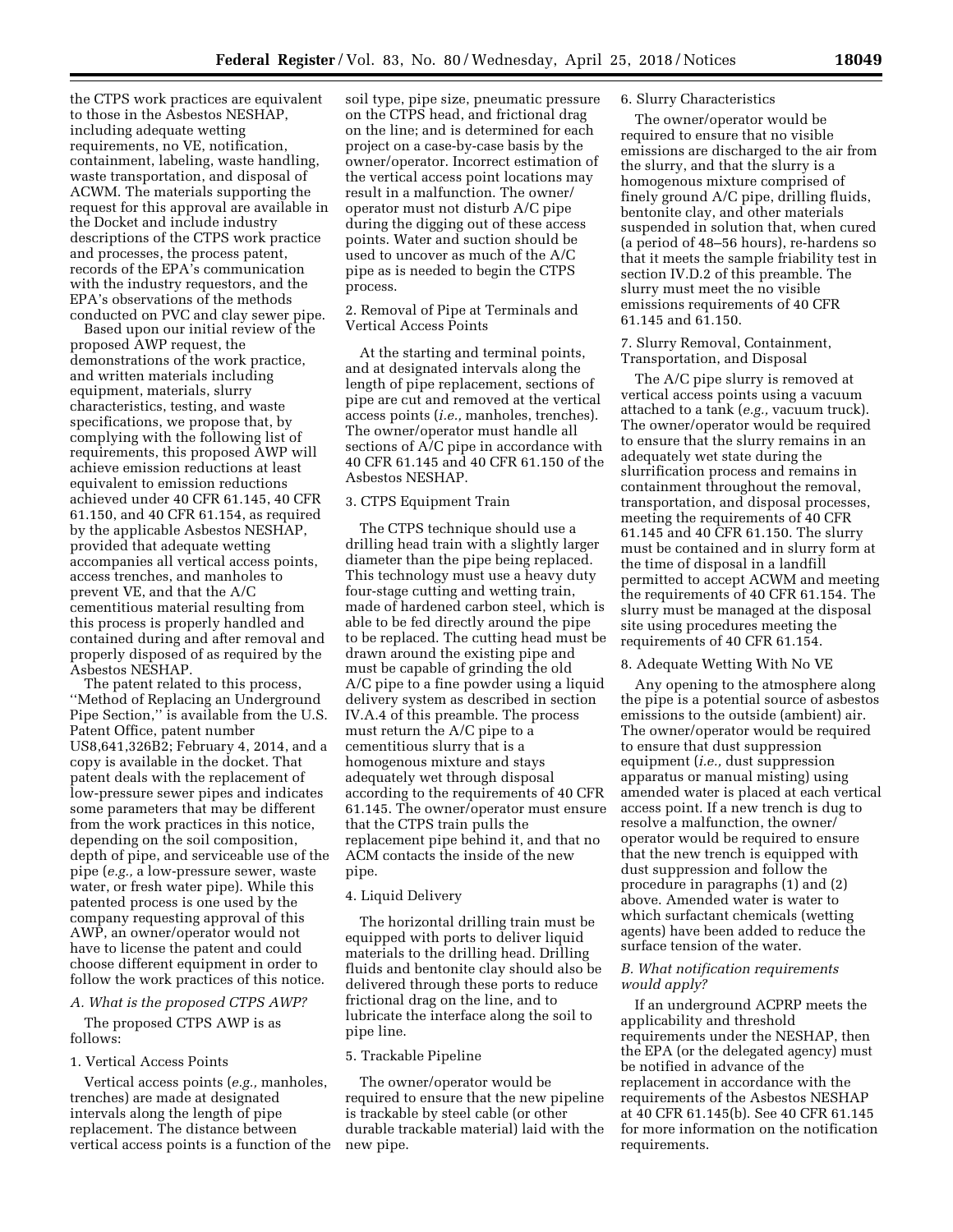*C. What inspection, operation, and maintenance requirements would apply?* 

### 1. Inspection

Prior to using the CTPS for an ACPRP, the owner/operator would conduct underground pipe inspections (*e.g.,* by using remote technologies like robotic cameras) and shall identify, locate, and mark onto an underground utility map of the area all identified potential areas of malfunctions, such as changes in pipe type, drops in the line, broken and offcenter points, and changes in soil type.

#### 2. Operation and Maintenance

The owner/operator of a CTPS method system is required to install, operate, and maintain the drilling head train, CTPS liquid delivery system, and all equipment used to deliver adequate wetting at all vertical access points and cut lengths of pipe in accordance with their written standard operating procedures. The records must be kept in accordance with section IV.F.1 of this preamble.

# *D. What sampling, testing, and utility map notation requirements would apply?*

#### 1. Sample Collection

After the slurry has been pumped from the vertical access points, but before disposal, the owner/operator of a CTPS method system is required to collect a 2-inch roughly spherical wet sample of the slurry. A single sample must be collected for each project discharging to a single enclosed tank. The owner/operator would be required to seal the sample in leak-tight wrapping and allow the sample to harden and dry (usually 48–56 hours).

### 2. Sample Friability Test and Certification

When the sample is hardened and dry, the owner/operator would be required to attempt to crush the sample by hand. The sample that cannot be crumbled, pulverized, or reduced to powder by hand pressure is nonfriable, and the remaining slurry from that pipe replacement job is likewise nonfriable. After testing, the owner/operator would be required to ensure that the sample is packaged in leak-tight wrapping for storage, labeled ''Asbestos Containing Material. Do not break or damage this sealed package,'' dated according to the ACPRP date of generation, stored in a secure location that is inaccessible to the general public (such as a locked storage unit), and is maintained by the owner/operator for a period of 2 years. After this 2-year retention period, the

sample may be disposed of in a landfill permitted to accept ACWM.

a. If the sample cannot be crushed, crumbled, or reduced to powder by hand pressure, the owner/operator would be required to certify this as follows: ''The hardened slurry sample from the ACPRP conducted on (date) at (location) could not be crushed, crumbled, or reduced to powder by hand pressure. I am aware it is unlawful to knowingly submit incomplete, false, and/or misleading information and there are significant criminal penalties for such unlawful conduct, including the possibility of fine and imprisonment.'' The owner/operator would be required to maintain a signed certificate of this statement so that it is available to the EPA Administrator, local, and state agency officials upon demand.

b. If the sample can be crushed, crumbled, or reduced to powder by hand pressure, the owner/operator would be required to follow the malfunction reporting requirements in IV.F. 2 below.

#### 3. Utility Map Notations

Owner/operators would be required to note utility maps according to the actual location identified by the 6-digit latitude and longitude coordinates of the newly laid line. Notations would have to be maintained for the life of the new pipe by the owner/operator (*e.g.,*  municipality or utility), and would have to be labeled as covered by a skim coat of ACM for future work.

## *E. What labeling and transportation requirements would apply?*

Because all A/C pipe being replaced using the CTPS technique is converted to a nonfriable state during the replacement, it would be categorized as Category II ACM and would need to be labeled and transported in accordance with the corresponding requirements of 40 CFR 61.145 and 40 CFR 61.150 in the Asbestos NESHAP.

### *F. What recordkeeping and reporting requirements would apply?*

1. The owner/operator would be required to record and maintain for a period of 2 years the following data: a. Date(s) from beginning to end of each ACPRP;

b. Location(s) of the A/C pipe(s) replaced using CTPS, identified by 6 digit latitudinal and longitudinal coordinates for each ACPRP;

c. Diameter and length of A/C pipe replaced at the ACPRP;

d. Total amount of slurry generated at the ACPRP;

e. Total amount of slurry disposed by the owner/operator from the ACPRP;

f. Slurry disposal site;

g. Manifest of ACM slurry disposal; and

h. Malfunction records (if applicable). i. Records of VE events and their duration (including the time and date stamp) of any VE event;

ii. Records of when and how each VE event was resolved. Indicate the date and time for each VE period, whether the VE event occurred at an exposed manhole, trench, or other vertical access point, and the number of openings to the ambient air affected;

iii. Procedure used to resolve each VE event; and

iv. Results of each sample friability test that indicates the slurry is friable, as required by IV.D.1 and 2 above.

i. Records of the standard operation procedures for the installation, operation, and maintenance of the drilling head train, CTPS liquid delivery system, and all equipment used to deliver adequate wetting at all vertical access points and cut lengths of pipe.

2. Each owner/operator is required to submit the following reports to the Administrator after each occurrence, as follows:

a. Malfunction Report. The malfunction report must include the records in section IV.F.1.h.i.-iv of this preamble. The malfunction report must be submitted as soon as practical after the occurrence, but in no case later than 30 days.

b. ACPRP Report. The ACPRP report must be submitted to the Asbestos NESHAP program office within the EPA Regional office in which the ACPRP is located. The report may be submitted electronically when the means to do so are available. The EPA Regional office may, at their discretion, waive this requirement and delegate this reporting to the state and municipality. If the EPA Regional office has waived the reporting, and if the state or municipality is unable to receive electronic reports, then only a hard copy is required to be submitted. These reports must be postmarked or electronically submitted within 30 calendar days of completion of the ACPRP.

# **V. Request for Comments**

We solicit comments on all aspects of this request for approval of CTPS as an AWP for the work practice standards specified in 40 CFR part 61, subpart M, the Asbestos NESHAP. We specifically seek comments regarding whether the AWPs, as described in section IV above, will achieve emission reductions at least equivalent to the work practices in the